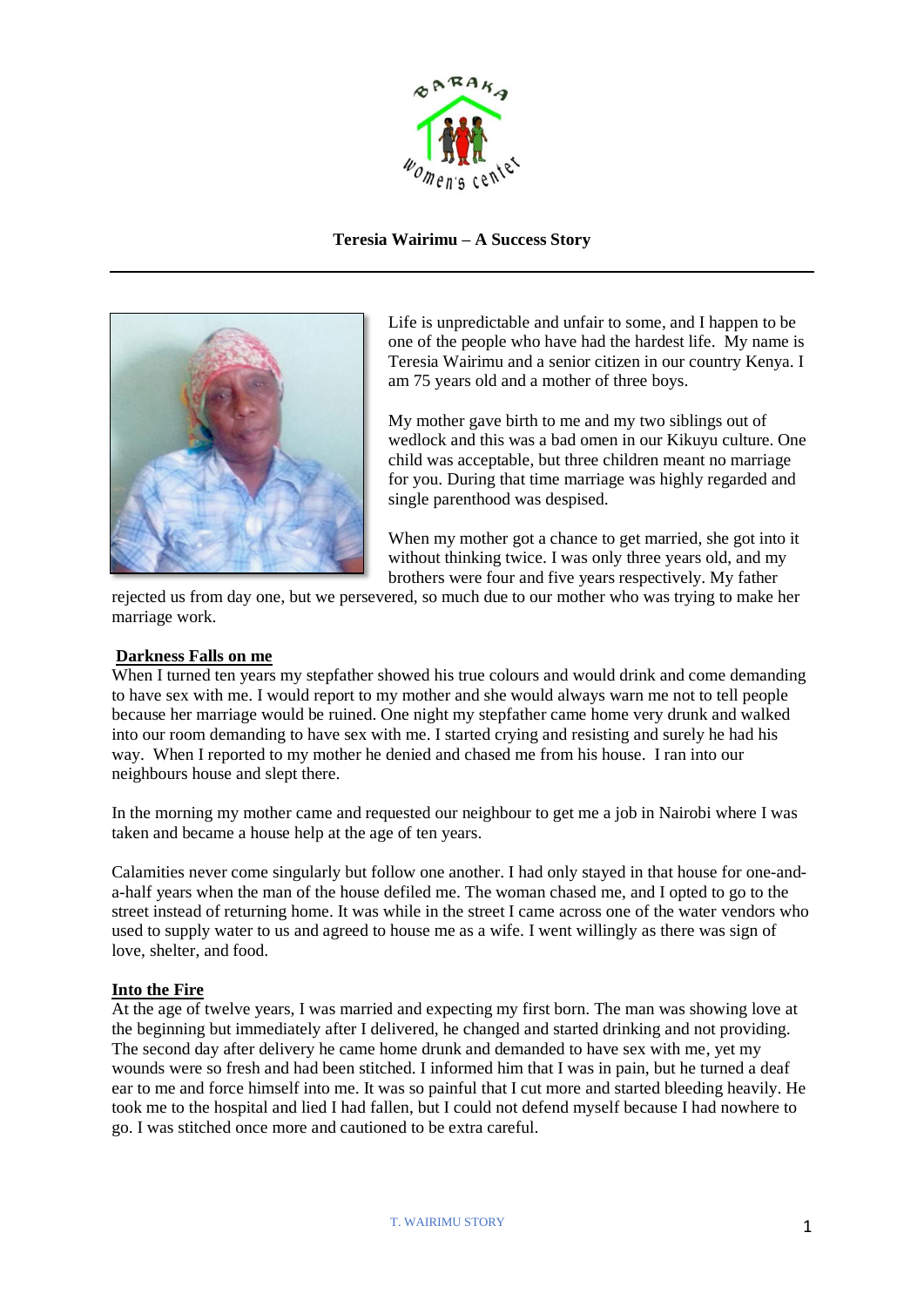By the second month I conceived again and decided not to go to the clinic because I was embarrassed. I nursed my pregnancy and took care of my baby as he continued having rough sex with me. I gave birth to my second born when the first born was only eleven months old. Immediately after the second-born arrived, my husband stopped providing. I stayed in the house for one week, but when the food I had got finished, I started looking for casual jobs. I would wash clothes for people to buy food for my children. My husband would come home and demand food and later have sex with me. Within three months, I again conceived, and he continued mistreating and mishandling me.

One evening he came home very drunk and demanded to have sex before eating. I told him I was not feeling well but he did not listen. He took a rope, tired my both legs wide apart and raped me severally without caring or listening to the children who were crying. After he was satisfied and tired, he left me to untie myself. I cried the whole night cuddling my babies and early in the morning I packed and left. I went to Mathare estate and got a room which my friend paid for me. Other wellwishers bought food for my children, and this marked the beginning of parenting as a single mom.

## **Parenting as a Single Mother**

I gave birth to my third-born at the end of the year and continued raising the three boys alone. It was not easy but there was peace in the house. We used to live from hand to mouth and sometimes we would sleep hungry but in peace.

I took my children to school and when they came of age, and they all completed primary and joined high school. I did all casual jobs to raise fees, applied for bursaries, and looked for well wishers to help me in paying fees. All my children completed high school and started doing casual jobs and life improved for all of us.

As I stated from the beginning, life is never fair. One morning when I was doing my casual job, I received a phone call from the police station informing me that my son had been arrested for defrauding Standard Bank of 2.6 million shillings.

My life came into a standstill, and I got confused. I ran to the police station and found my son crying like a small baby. He informed me he was innocent and had only applied for a job as a cleaner at the bank and that's how his documents had been used for defrauding the bank. He was taken to cell and the following day taken to court where he was prosecuted for fraud. My son denied the charges hence the judge ordered him to be remanded for two weeks for investigation. After two weeks, we went back to court and my son was brought before the judge. This was not easy for me – I cried from Mathare to the court. I would walk all the way as I had no bus fare. I would leave the house at 4am so that I could get there on time and relax before the Court was in session. The Standard Bank officers never turned up for the hearing, so the judge pushed it to the next month. I requested bail and the judge gave us a bail of 200,000 shillings (about \$2,000). If getting bus fare was a problem, where was I going to get 200,000 shillings? We went to court three times without the Bank representatives turning up for the case in court.

During this time a friend of mine told me about Baraka Women's Center and the way they usually stand with women, especially single mothers. She informed me that even if they don't give me money, I will get counselled and directed to the relevant office where I can get help. I visited the Center where I met teacher Wanjiru who listened to my story and believed in me. Straight away I felt the weight going down. She told me that they have no money but the God in heaven shall perform a miracle and if the boy is innocent, he will be released without any bail. She told me to wait for Teresia and Pastor Cyrus and they would advise me accordingly.

When they finally came, the three of them and I sat together, and I got more counselling. I love the words said to me by Teresia, and I quote "Silver and gold we do not have but the God who is in heaven will open the door and the boy will be released. "Pastor Cyrus prayed for me, and they told me to go in peace. I was given fare and went home.